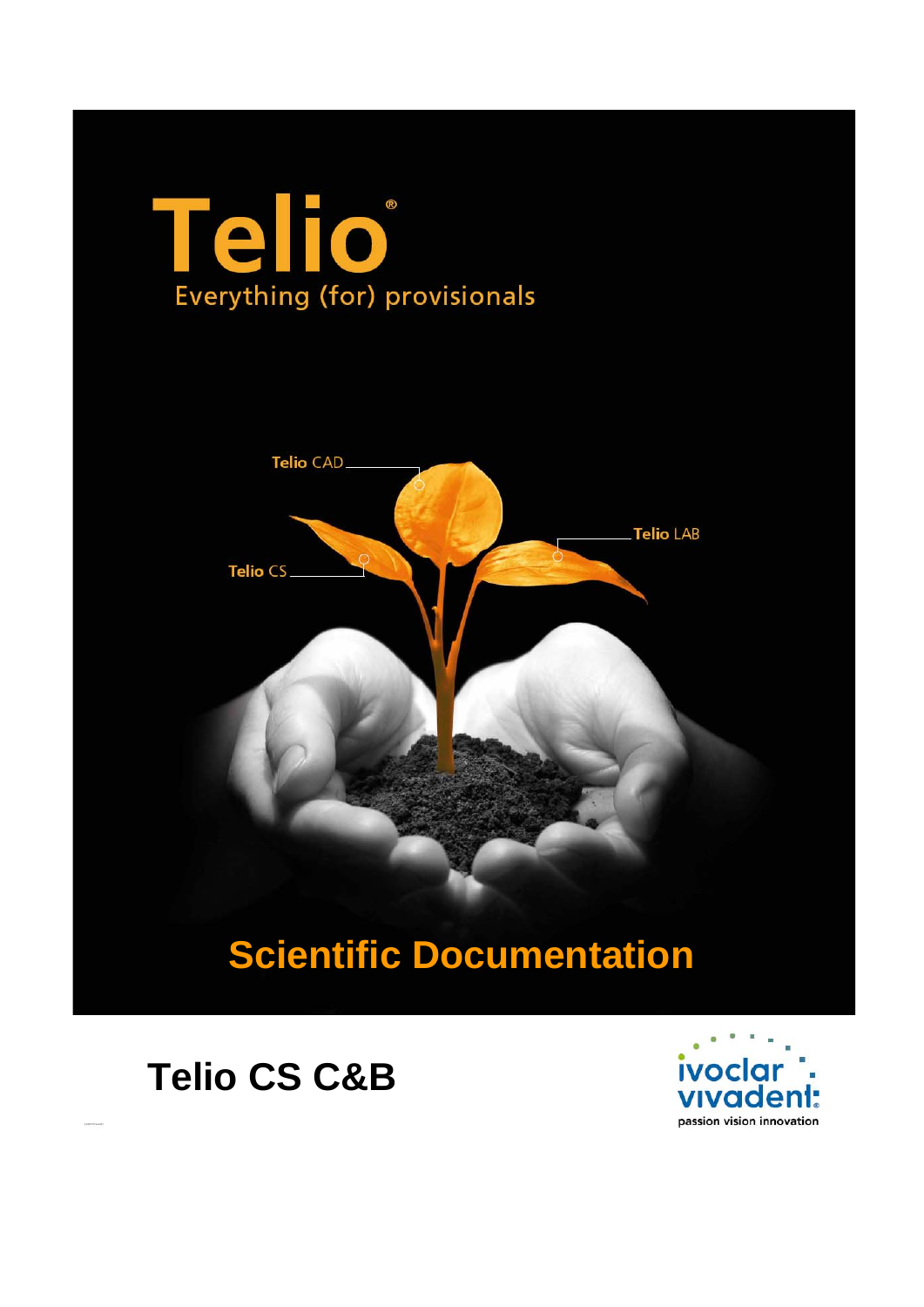### **Table of Contents**

| 1. |     |                                                                    |  |  |
|----|-----|--------------------------------------------------------------------|--|--|
|    | 1.1 |                                                                    |  |  |
|    | 1.2 | Provisional restoration with temporary crown and bridge materials3 |  |  |
|    | 1.3 |                                                                    |  |  |
| 2. |     |                                                                    |  |  |
| 3. |     |                                                                    |  |  |
|    | 3.1 |                                                                    |  |  |
|    | 3.2 |                                                                    |  |  |
|    | 3.3 |                                                                    |  |  |
|    | 3.4 |                                                                    |  |  |
|    | 3.6 |                                                                    |  |  |
|    | 3.7 |                                                                    |  |  |
| 4. |     |                                                                    |  |  |
| 5. |     |                                                                    |  |  |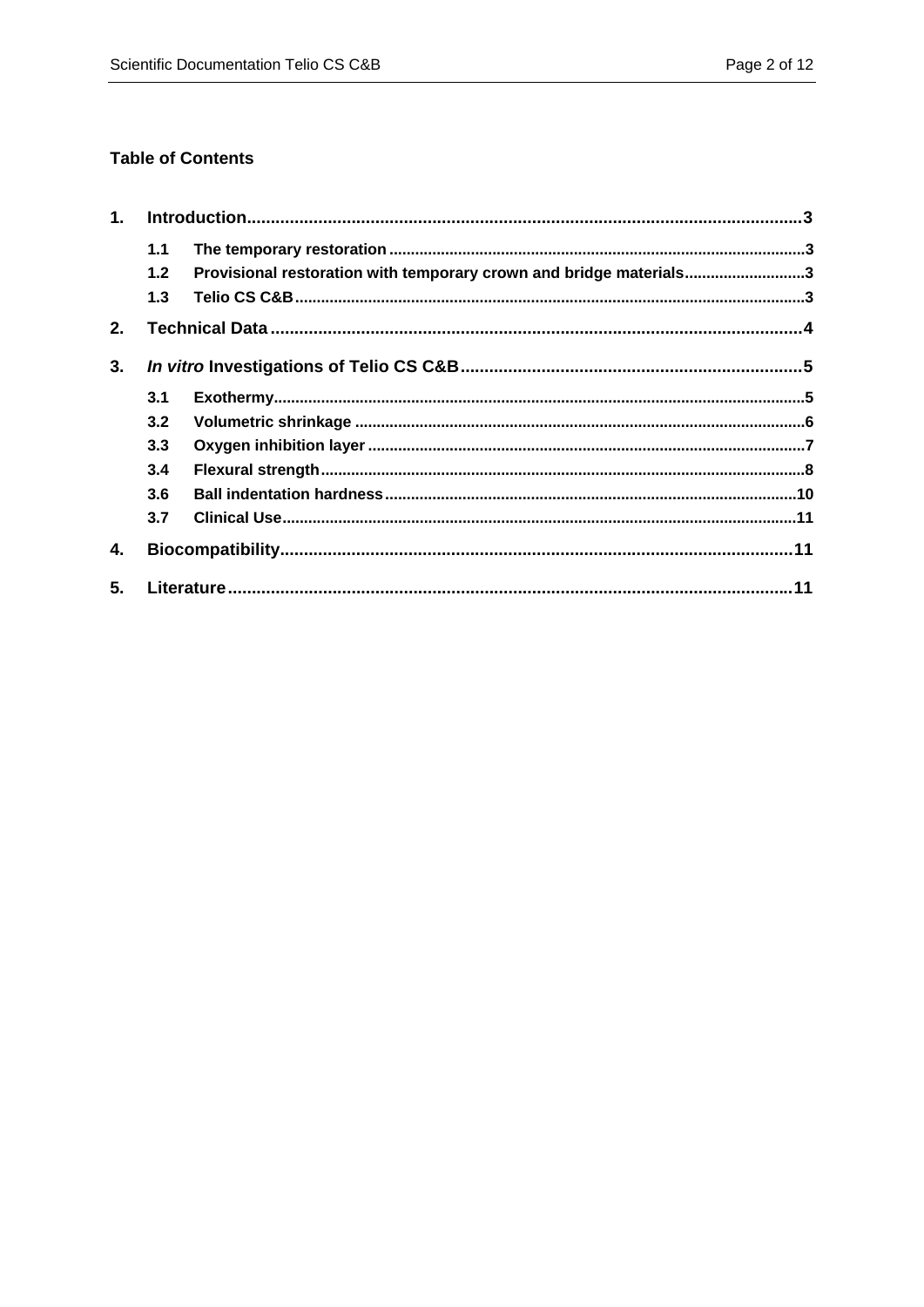### **1. Introduction**

#### *1.1 The temporary restoration*

In indirect restorative procedures, provisional restoration of the prepared teeth is an indispensable treatment step. A provisional restoration offers effective protection of the exposed dentin, which is compatible with the pulp. Additionally, it immobilizes the prepared teeth in their position. The temporary provides patients with interim masticatory function, phonetics and aesthetics, while the dentist may use it as a diagnostic tool and as a means to evaluate the planned permanent restoration. As is the case with other materials, an increasing level of importance is placed on the accuracy of fit and biocompatibility of temporary materials today.

#### *1.2 Provisional restoration with temporary crown and bridge materials*

Temporary crown and bridge materials mainly consist of tooth-coloured composites or polymers. The task of provisional restorations is to fully assume the function of a crown, partial crown, an inlay, onlay or a bridge until the permanent restoration is placed. As a result, temporary restoratives have to fulfil many different requirements:

- Protection of the pulp
- Provision of masticatory function
- Prevention of tooth migration
- Aesthetics
- Prevention of caries and periodontal diseases
- Biocompatibility
- Compatibility with impression materials and temporary cements
- Practical handling properties
- Low generation of heat during polymerization
- Low polymerization shrinkage
- Colour stability
- Polishability

This list is not complete, of course.

#### *1.3 Telio CS C&B*

Telio CS C&B is a self-curing composite material for the fabrication of temporary crowns and bridges of high quality. A choice of five shades enables the creation of temporaries that look natural and aesthetic.

The material is dispensed from a cartridge with a static mixing device. Thus homogeneously mixed material is ensured, down to the last drop.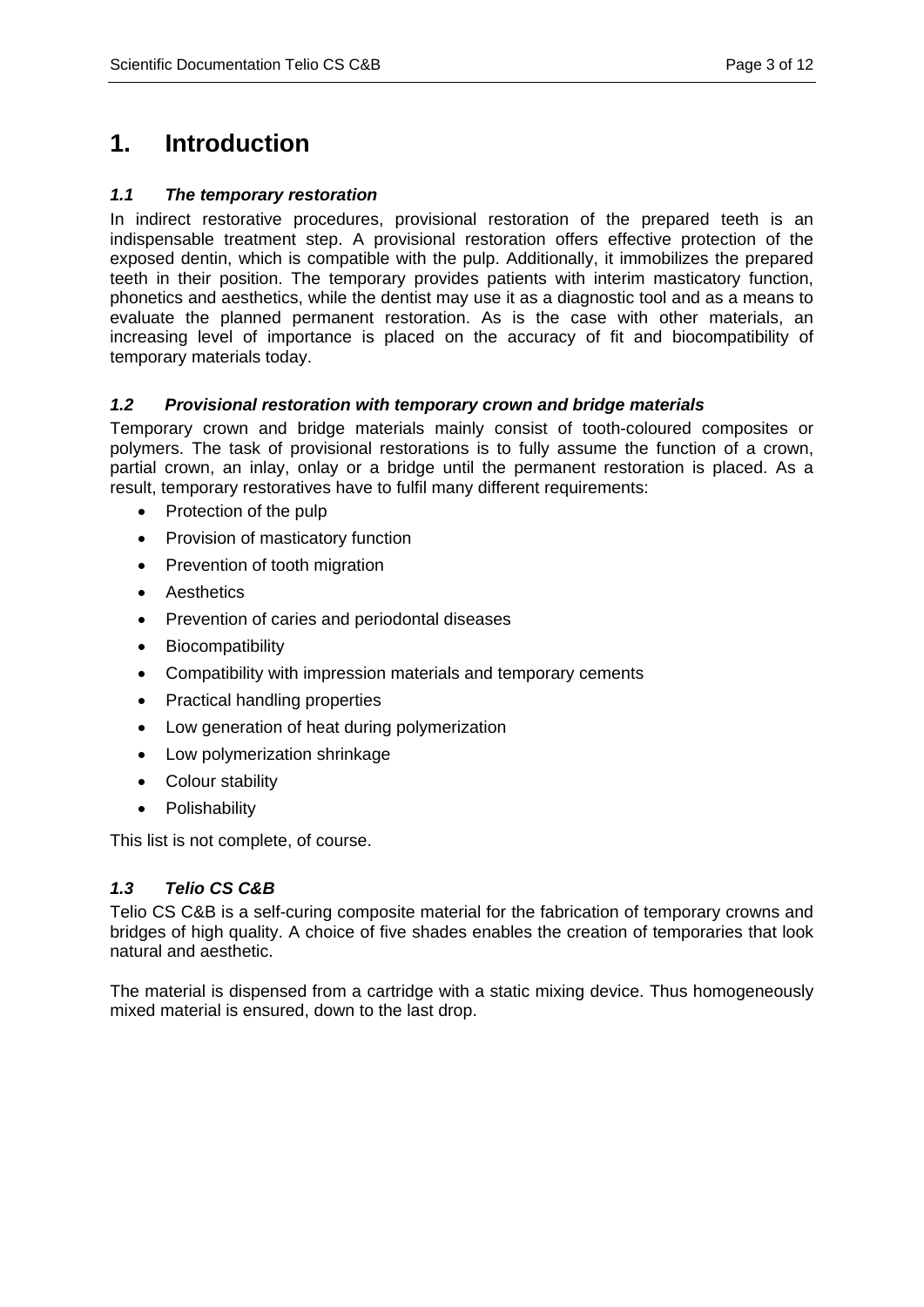### **2. Technical Data**

| <b>Standard Composition:</b>                          | (in wt%) |  |
|-------------------------------------------------------|----------|--|
| <b>Base</b>                                           |          |  |
| Dimethacrylates                                       | 51.1     |  |
| Barium glass filler, highly dispersed silicon dioxide | 48.7     |  |
| Initiators, stabilizers and pigments                  | 0.2      |  |
|                                                       |          |  |
| <b>Catalyst</b>                                       |          |  |
| Triglyceride                                          | 35.9     |  |
| Glass filler                                          | 57.0     |  |
| Initiators and stabilizers                            | 7.1      |  |
|                                                       |          |  |

### **Physical Properties**

| Flexural strength                         | 85 - 95 MPa |  |
|-------------------------------------------|-------------|--|
| Working time (at $23 \text{ }^{\circ}C$ ) | $65 - 80$ s |  |
| Setting time (at $37 \text{ }^{\circ}C$ ) | $65 - 80$ s |  |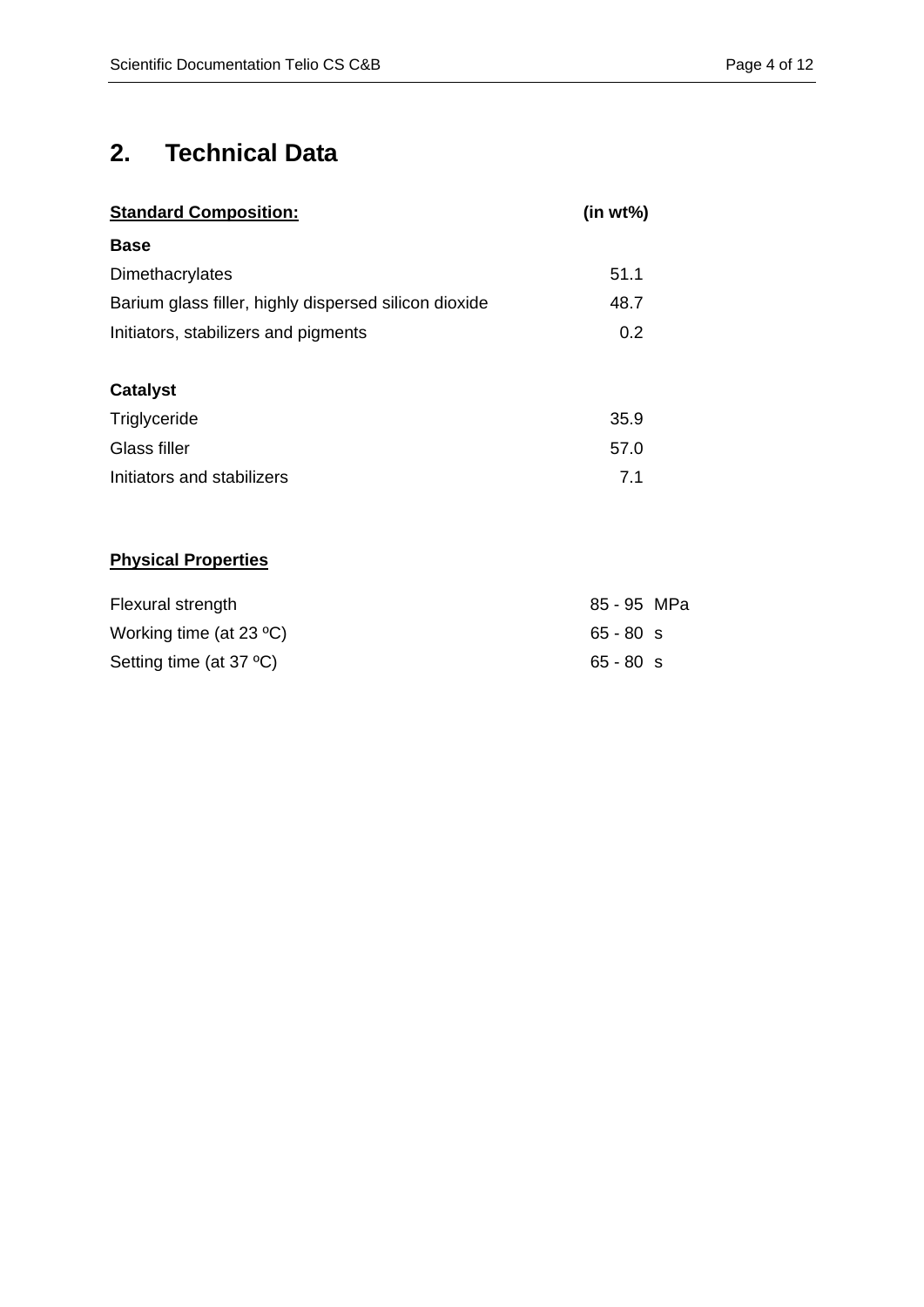### **3.** *In vitro* **Investigations of Telio CS C&B**

Various physical and mechanical properties of Telio CS C&B have been evaluated in the Research and Development Department of Ivoclar Vivadent. As there are no defined standards for temporary materials, the values obtained were compared to the values of other temporary crown and bridge materials currently on the market (see Table 1).

| Abbreviation    | Temporary C&B material | Manufacturer        |  |  |  |
|-----------------|------------------------|---------------------|--|--|--|
| C&B+            | Telio CS C&B           | Ivoclar Vivadent AG |  |  |  |
| EILL.           | Fill-in Unidose        | Kerr                |  |  |  |
| <b>IIX</b>      | Luxatemp Automix Plus  | <b>DMG</b>          |  |  |  |
| <b>PRO</b>      | Protemp 3 Garant       | 3M ESPE             |  |  |  |
| PT <sub>2</sub> | Perfec Temp II         | Discus Dental       |  |  |  |
| 2SC.            | Structur 2 Sc          |                     |  |  |  |

Table 1: List of investigated temporary C&B materials

### *3.1 Exothermy*

All the C&B materials that were investigated are methacrylate-based composite resins. The curing process is based on the radical polymerization of monomers. This is an exothermic reaction, which means that energy is released in the form of heat. If too much heat is generated, the tissue which is in direct contact with the material may be damaged. Moreover, the pulp, which is only protected by the dentin that remains following preparation, is endangered.

According to ISO 4049, the composite material is mixed at a constant temperature. The curing process is initiated at a starting temperature of 37°C.



Fig. 1: Exothermy measured during the curing process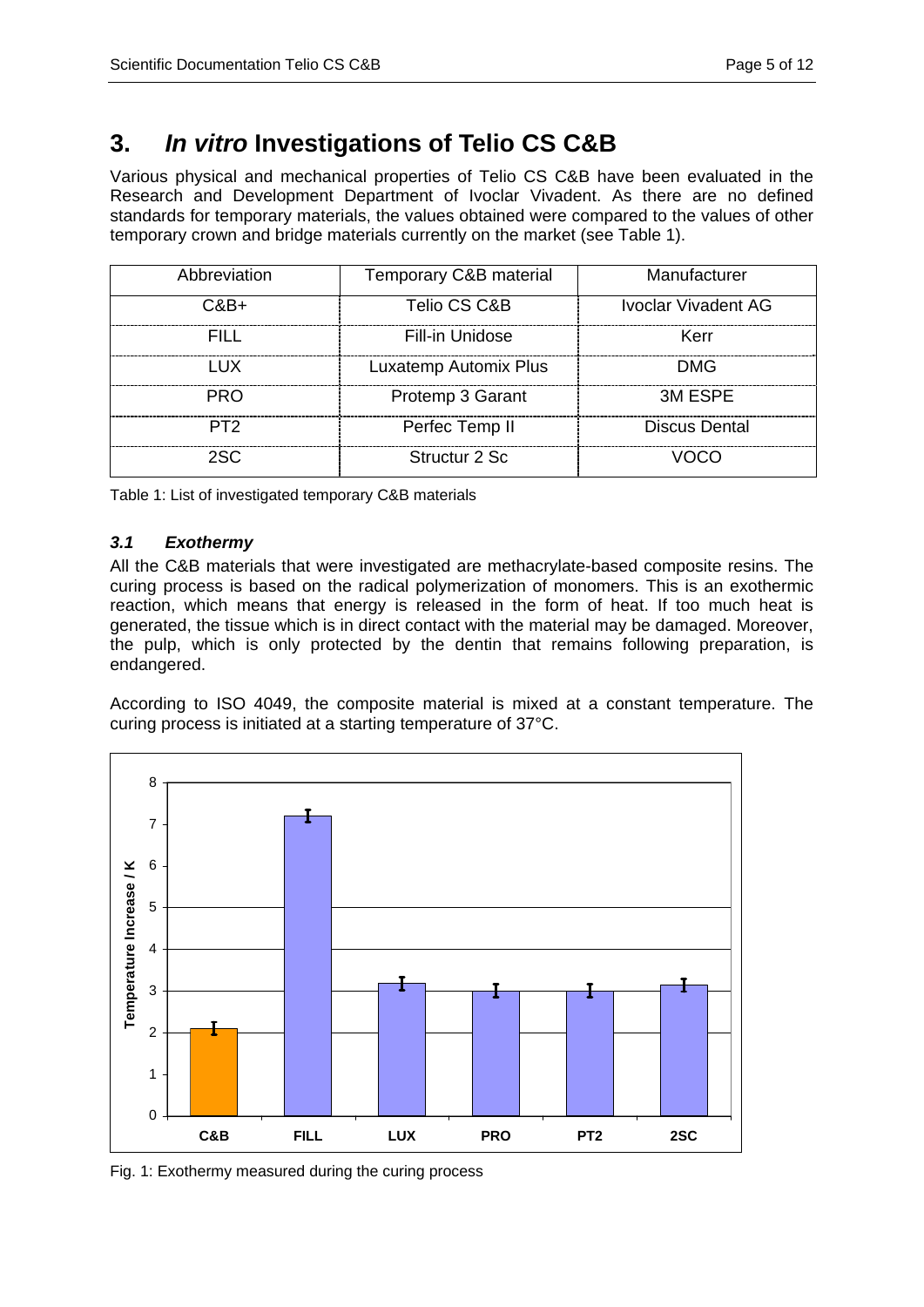The measured temperature increases of around 3°C are tolerable and do not increase the risk of tissue or pulp damage. Only in the case of Fill-in Unidose was the temperature increase twice as high.

#### *3.2 Volumetric shrinkage*

Because of the shrinkage these materials undergo during the curing process, cured polymers usually occupy less space than the monomers. The extent of volume loss is dependent on the monomers employed, the filler content and monomer conversion.

High volumetric shrinkage leads to shrinkage-induced stresses, which result in a weakening of the C&B material. Additionally, the accuracy of fit may be compromised.

Volumetric shrinkage is determined by means of density measurements. In this case, the values of the uncured composites were compared to those of cured composites. Prior to performing the measurement, the cured test specimens were stored in water for 24 hours at 37 °C.



Fig. 2: Measurement of polymerization shrinkage

With a volumetric shrinkage of 4 %, Telio CS C&B is at the lower end of the value range.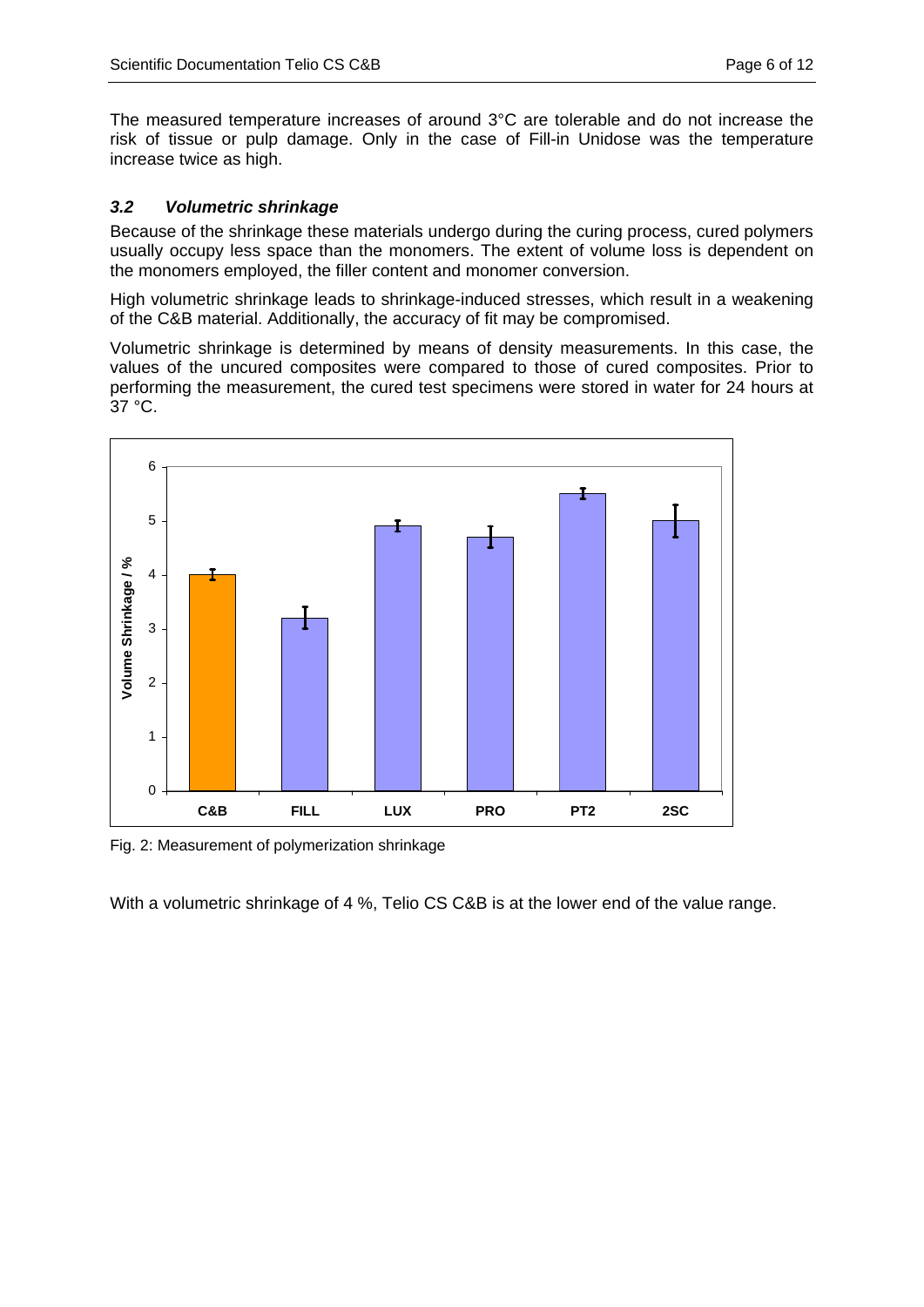#### *3.3 Oxygen inhibition layer*

Atmospheric oxygen is an agent that effectively inhibits radical polymerization. As contact with atmospheric oxygen cannot be excluded during the processing of dental materials in the surgery or laboratory, the surface layer of composites usually remains uncured due to oxygen inhibition. The thickness of this inhibition layer is dependent on the initiator system and the oxygen permeability of the composite material.

The following values pertaining to the inhibition layer were obtained by placing a quantity of 0.1 g of mixed C&B material on a glass plate. The material was immediately covered with a second glass plate and a weight of 120 g was applied. After 3 minutes, the upper glass plate was removed. Subsequently, a light microscope was used to measure the thickness of the layer of material still adhering to the upper glass plate.



Fig. 3: Determination of the thickness of the oxygen inhibition layer

Inhibition layers of very low thickness were measured for Telio CS C&B under the indicated conditions.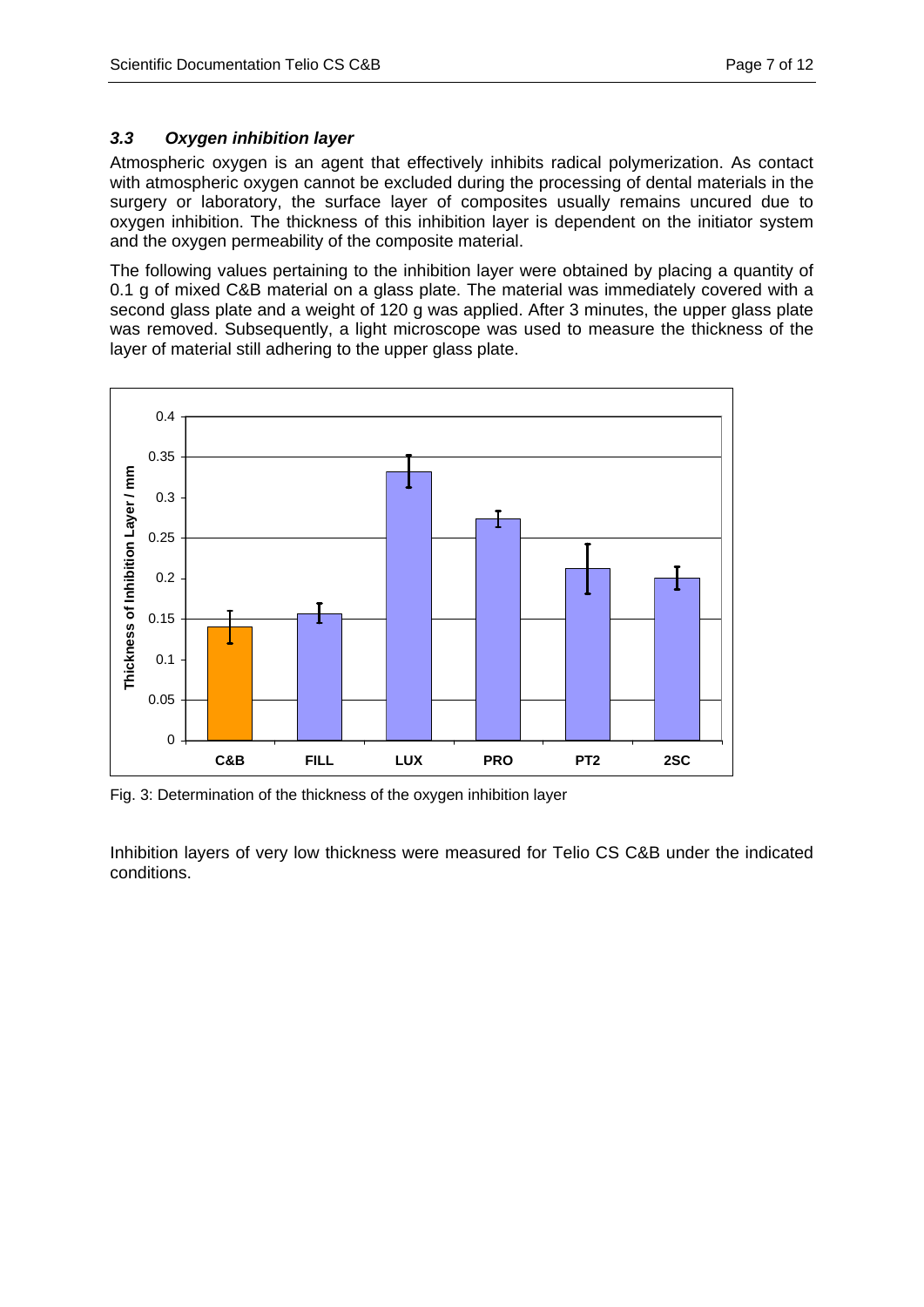### *3.4 Flexural strength*

Temporary restoratives should demonstrate sufficient mechanical strength to resist the masticatory forces. Flexural strength is a measure for this type of strength. It indicates the force required to break a specimen by bending it. The specimens used in this test were manufactured and measured according to ISO 4049.



Fig. 4: Determination of flexural strength

Telio CS C&B was shown to provide convincing stability in bending strength tests.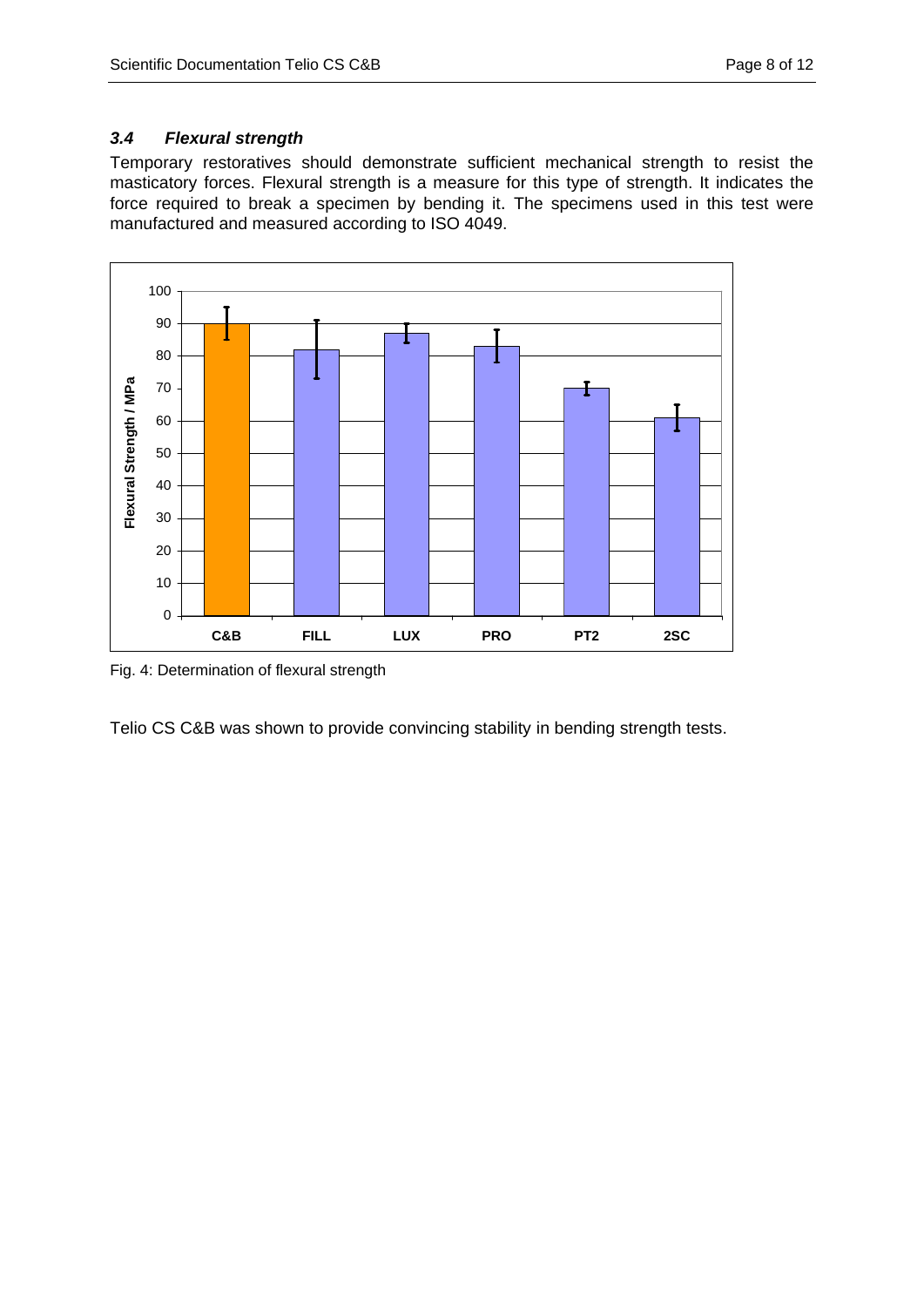### *3.5 Flexural modulus*

The same type of tests as those described in paragraph 3.4 are used to measure the flexural modulus, also referred to as the modulus of elasticity.



Fig. 5: Determination of the flexural modulus

Telio CS C&B exhibits a flexural modulus that is just as high as that of Fill-In Unidose.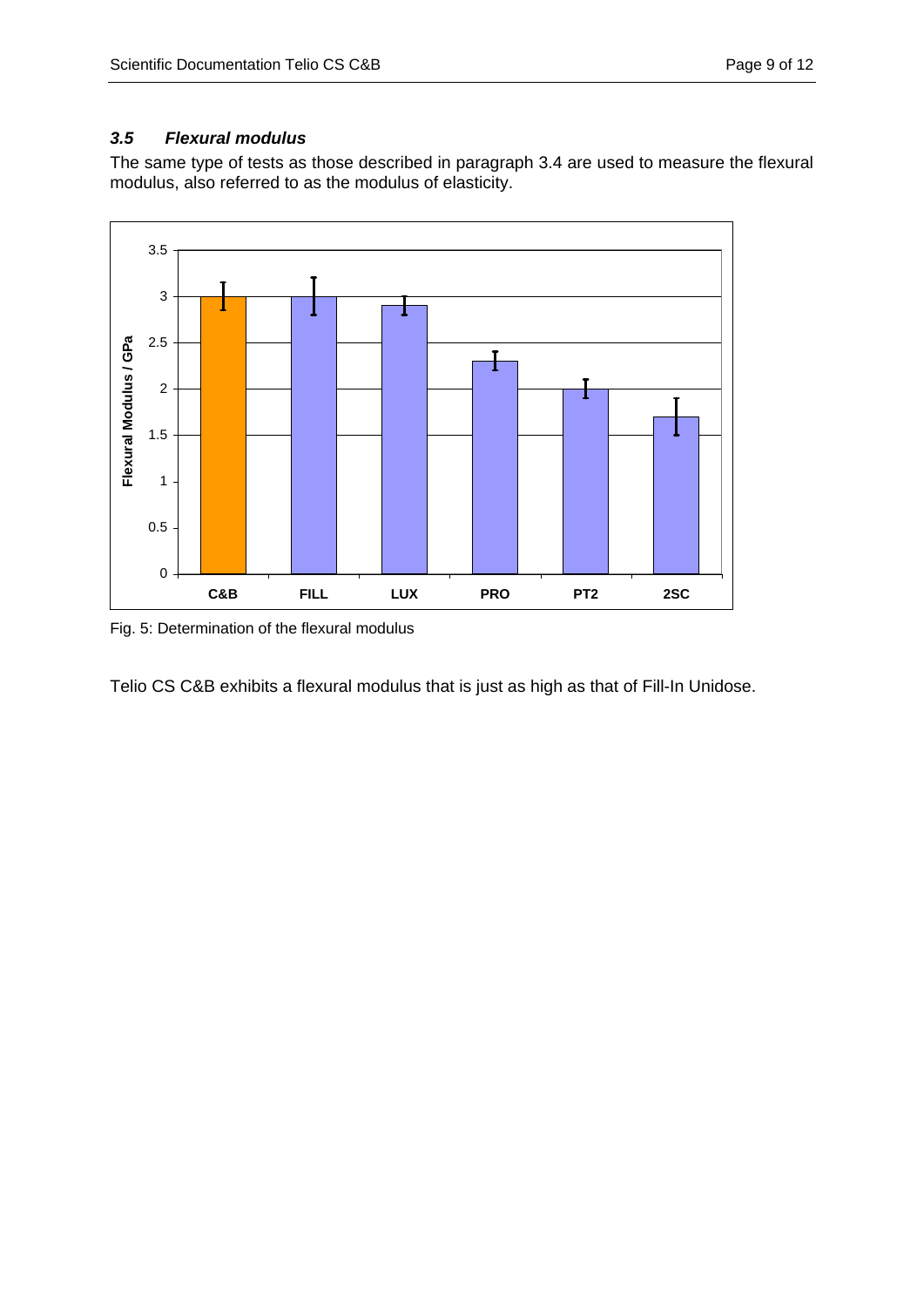#### *3.6 Ball indentation hardness*

The hardness of a dental composite is a measure for its resistance against wear. Particularly if the materials are also used for the reconstruction of the occlusal surface, they require a certain degree of hardness. One of the disadvantages associated with excessively high hardness of the restoration is wear of the opposing tooth.

Ball indentation hardness is the preferred method of measuring the hardness of composites or polymers. In this method, the indentation produced by a ball that falls on a composite layer of 50 x 50 mm in size is measured. The calculated value is the ratio of the force that acts upon the ball indentor and the surface of the indentation.



Fig. 6: Determination of ball indentation hardness

The ball indentation hardness of Telio CS C&B is in the range of that of most competitive products.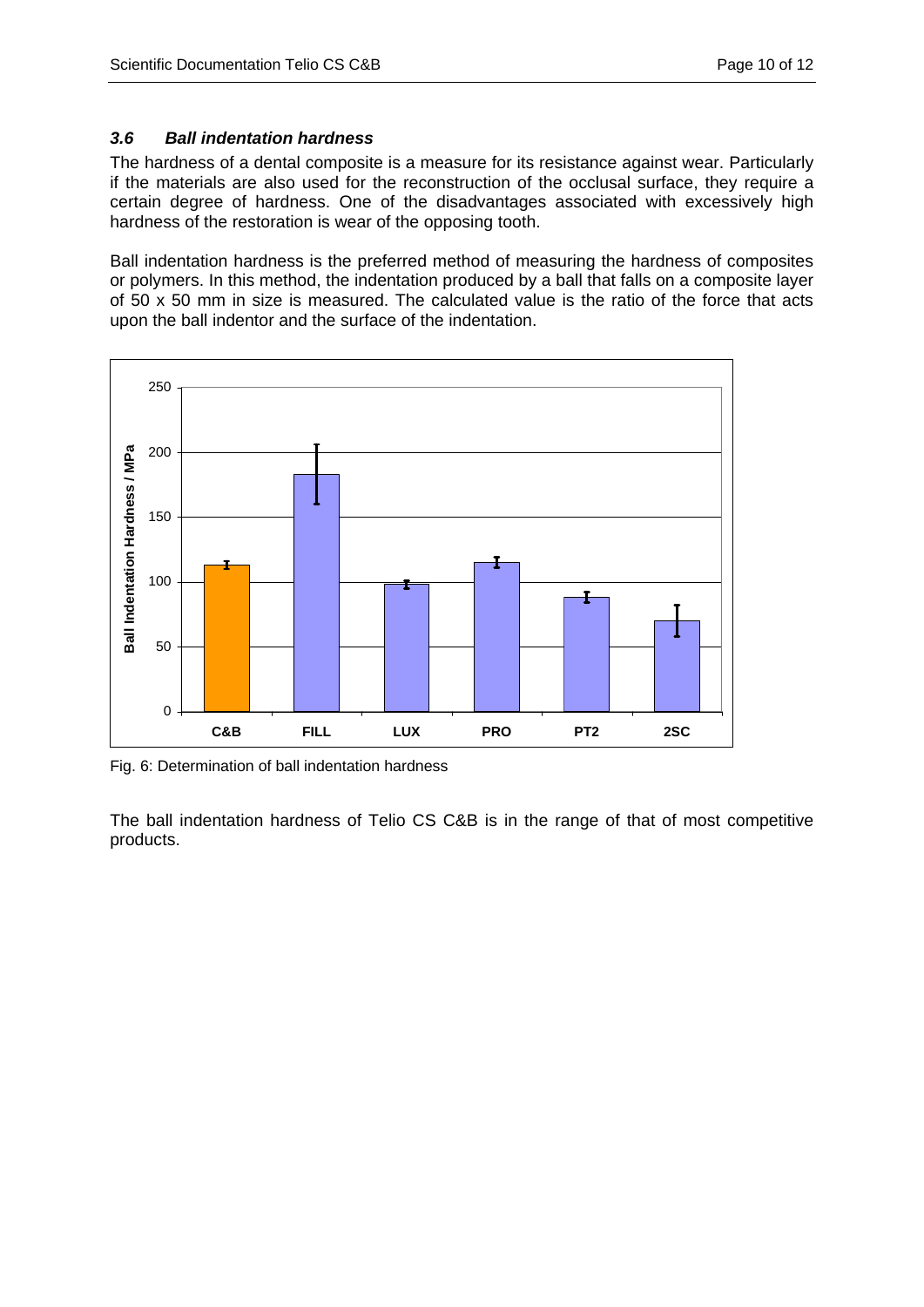### *3.7 Clinical Use*

The suitability of Telio CS C&B for clinical use was extensively investigated in the internal Clinic of Ivoclar Vivadent. The material was assessed according to the following criteria:

- a. Extrudability
- b. Adaptation to the tooth surface
- c. Retention upon removal
- d. Distortion during finishing
- e. Finishing properties
- f. Polishability
- g. Accumulation of plaque
- h. Mucous membrane reactions

Apart from using it for the fabrication of provisional crowns and bridges, Telio CS C&B was also applied as relining material for PMMA crowns. In addition, its repair capability was investigated in individual cases.

The clinical results obtained were very good. The dentists of the Clinic particularly appreciated the favourable handling properties. Furthermore, the restorations showed good polishing properties. No irritation of the mucous membranes occurred. A slight accumulation of plaque was observed in 18 % of the cases. Overall, Telio CS C&B showed good clinical performance.

Apart from these investigations, the material was used in various clinical studies as a provisional material in the fabrication of all-ceramic crowns and bridges.

### **4. Biocompatibility**

Safety data sheets are available for all the ingredients used. A cytotoxicity test (XTT) and an Ames test were carried out with Telio CS C&B test specimens. In none of the tests was a cytotoxic potential of the material observed. Uncured material may cause a sensitizing reaction due to methacrylates. A corresponding warning for dentists and clinic staff has been included in the Instructions for Use.

### **5. Literature**

D. G. Gratton, S. A. Aquilino; Dent. Clin. North Am. **48**, 487 (2004) Interim restorations

R. Lange, M. Rosentritt, G. Handel; Quintessence **53**, 27 (2002) *Die provisorische Versorgung* 

G. J. Christensen; J. Am. Dent. Assoc. **134**, 637 (2003) *The fastest and best provisional restorations*

R. W. Wassell, G. St George, R. P. Ingledew, J.G. Steele; Br. Dent. J. **192**, 619 (2002) *Crowns and other extra-coronal restorations: Provisional restorations* 

W. Bücking; Quintessence **53**, 483 (2002) *Die passgenaue provisorische Brücke* 

J. Wirz, R. Bangert, K. Jäger; Quintessence **43**, 1297 (1992) *Kronen- und Brückenprovisorien Teil I: Anforderungen*